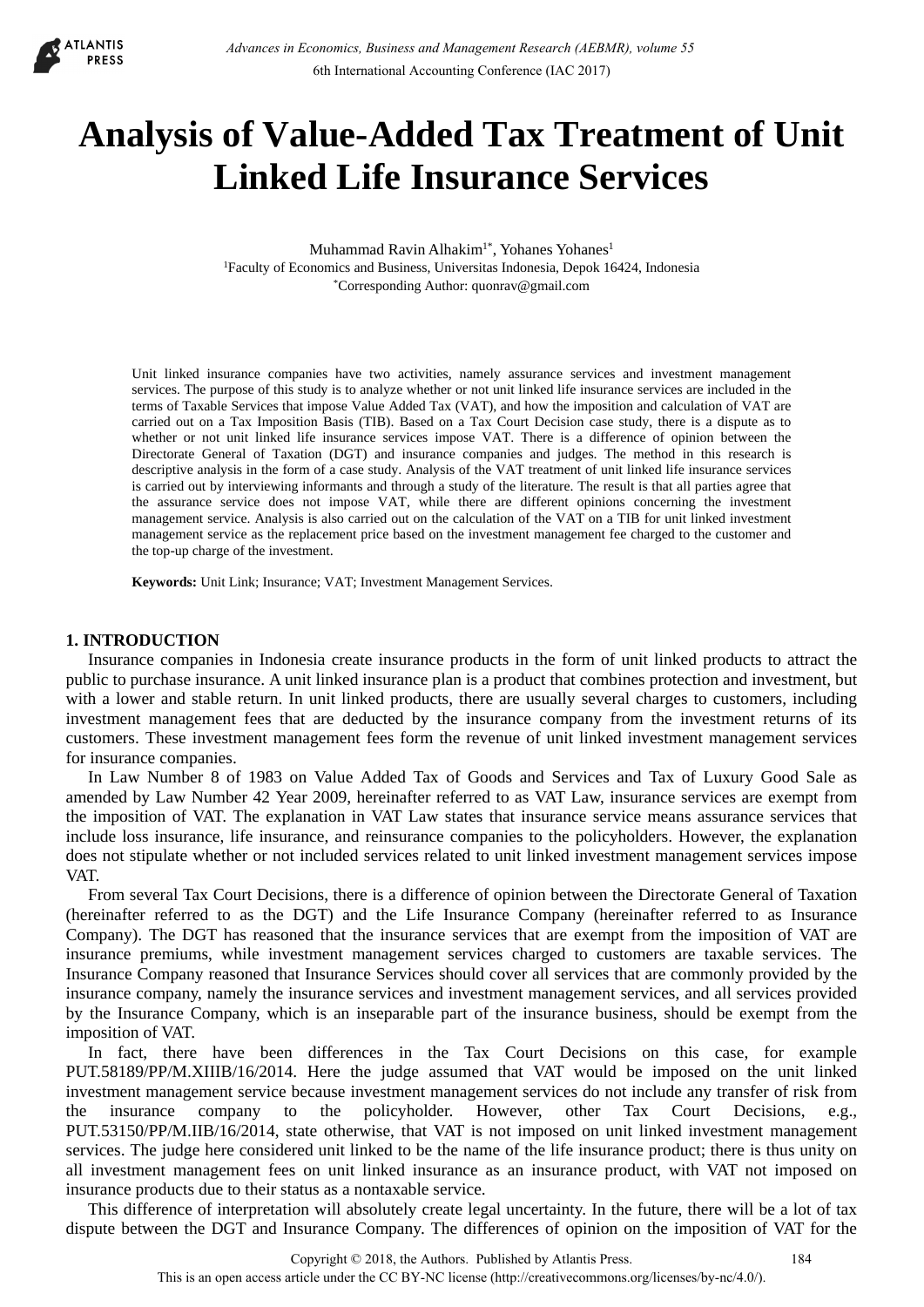

above unit linked investment management services is a relevant issue for discussion. This discussion has focused on the causes of the differences in the perceptions of the Insurance Company and the DGT in interpreting existing regulations. In addition, the discussion has also focused on how the imposition of VAT and VAT on a TIB are to be calculated, if indeed VAT is payable on the unit linked life insurance service.

This paper is organized as follows. Section 2 comprises a literature review. Section 3 contains the research methodology. Section 4 contains the results of a discussion comparing the arguments from the informants and the calculation of the VAT imposition basis. Finally, our work in this paper is summarized in the last section.

# **2. LITERATURE REVIEW**

Akula and Kanchu<sup>1</sup>, in a comparative study of traditional insurance and unit linked life insurance, found unit linked to be a life insurance solution that provides the benefits of protection and flexibility in investment. Compared to traditional policies, unit linked policies have risk factors. Policyholders can expect to receive good returns from unit linked over traditional policies, but the performance of unit linked products is highly influenced by market performance. The author did not examine the taxation aspect in unit linked plans<sup>1</sup>.

Jurado<sup>2</sup> compared life insurance taxation in ASEAN countries. He found that the imposition of VAT is not favored on life insurance among the ten member countries of the ASEAN. In Singapore, unit linked life policy and administration fees, which are incidental to the provision of a life policy contract, may also be exempt from VAT. On the other hand, long-term personal accident or medical insurance policies (which may be issued by a life insurance company) do not fall within the description of a 'life policy' in the Insurance Act, and such insurance policies do not therefore qualify for exemption from  $VAT<sup>2</sup>$ .

Kratimenos<sup>3</sup> analyzed how VAT exemption for insurance transactions provided by Art.135 (1) (a) RVD could be characterized as one of the "gray zones" of the VAT mechanism due to its lack of a sufficient definition. The author suggested that "the essentials of an insurance transaction are, as generally understood, that one party, the insurer, undertakes to indemnify another, the insured, against the risk of loss in consideration of the payment of a sum of money called a premium<sup>3</sup>."

In Indonesia, the imposition of VAT on unit linked products is not yet clearly regulated in VAT Law because a unit linked plan is a hybrid product between insurance and investment. Insurance services follow Article 4A paragraph (3) letter e and memory explanation of VAT Law. "Services of which are not imposed the Value Added Tax shall be certain services, 'insurance services'." Insurance service means insurance services that include the loss insurance, life insurance, and reinsurance that is offered by an insurance company to its policyholders, excluding insurance support service such as that provided by an insurance agent, assessor of loss insurance, and insurance consultant. Insurance services are types of services that are not subject to VAT as they contain social and ethical elements, while supporting services of insurance are types of services subject to  $VAT<sup>4</sup>$ . According to previous study, life insurance remains exempt from VAT for the reason that it is difficult to extract the value added from implicit margins related to the savings component of life insurance on a transactional basis<sup>5</sup>. debiases in Economics Busines and Management Research (AEBMR), volume 55<br>
Humen management services is a relevant issue for discussion. This discussion has<br>
Humen management services is a relevant issue for discussion of A

Unit linked investment management services, however, can be equated with the management of mutual funds subject to VAT, because VAT in Indonesia adheres to the principle of neutrality. The whole cost of the mutual funds is a 10 percent VAT object, since mutual fund management activities are not included in the Exempted Services of VAT in accordance with Article 4A paragraph (3) of the VAT Law<sup>4</sup>. Therefore, the Investment Manager must collect VAT on the costs charged to investors because they are taxable services.

According to previous study, life insurance contracts, including unit linked contracts, provide insurance against mortality-related risks. Life insurance contracts often extend over periods in excess of one year and may have an added savings component that is similar to a savings account or mutual fund<sup>6</sup>. If bank savings accounts and mutual funds are included within the VAT system, competitive neutrality requires that the savings component of life insurance be similarly taxed. The Tax Calculation Account System (TCA) can be extended to life insurance contracts by splitting the premiums between a pure insurance component and a savings component and performing separate TCA calculations for each component.

# **3. RESEARCH METHOD**

The case of VAT disputes between the Insurance Company and the DGT is research of the type with a case study as the object of research. In this case study there are three examples of Tax Court Decision cases taken, namely:

a) Disputes between DGT and PT. AIA Financial (PUT.53150/PP/M.IIB/16/2014)

- b) Disputes between DGT and PT XXX (PUT.55234 PP/M.IB/16/2014)
- c) Disputes between DGT and PT Asuransi Jiwa Manulife Indonesia (PUT.58189/PP/M.XIIIB /16/2014).

This research has been conducted using a qualitative research approach. A qualitative approach focuses on a context that illustrates an understanding of the case under study; that is, the problems that arise in the treatment of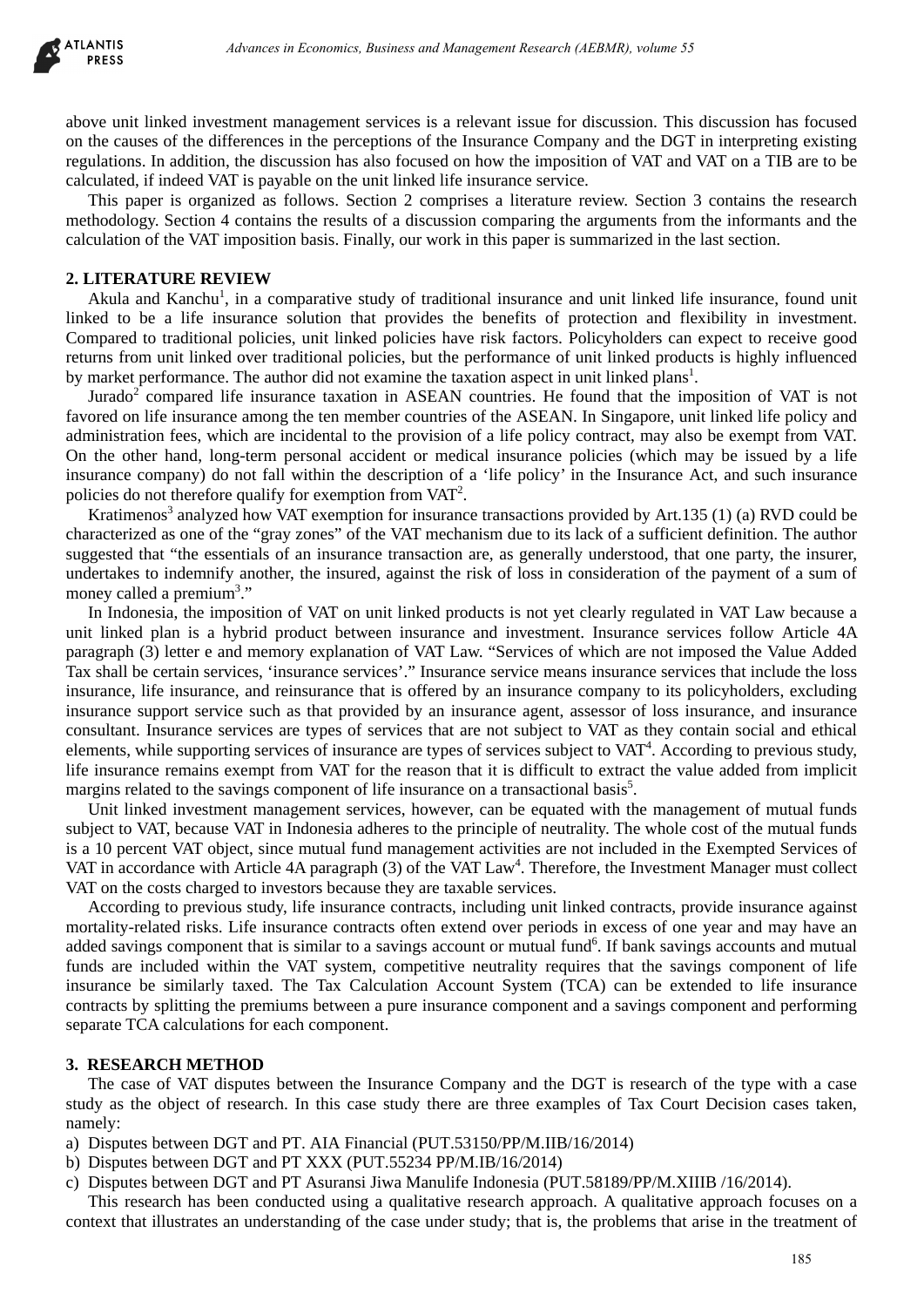

VAT on unit linked insurance services between the DGT and Insurance Company. The issues of concern in this study will be described and analyzed in depth. Based on the results of the analysis, the researcher will conclude and provide suggestions to overcome the problems that arise.

The type of writing used is descriptive analytical by describing as closely as possible the data obtained in the research process and performing analysis and interpretation of the data leading to discourse and a conclusion by way of logical, theoretical, and practical thinking.

The data collection techniques employed are literature study and interview techniques. This study is conducted by searching and understanding literature sources in the form of books, journals, papers, articles, taxation provisions, and the financial statements of the insurance company and investment management company. This study is intended and directed to obtain a theoretical basis that will be used to analyze the problem of VAT imposition on unit linked insurance services. Field studies were conducted by collecting information through indepth interviews in order to obtain primary data. Interviews were conducted with the life insurance company, Indonesian Life Insurance Association, Financial Services Authority, the DGT and a taxation expert (VAT) on the imposition of VAT on unit linked insurance services.

The informants in this study were selected based on their competence, experience, and profession related to taxation and unit linked life insurance. The five informants who acted as a source of data in this study are given below:

- a) Insurance Company; the interview was conducted with an informant from the tax division of the insurance company. This informant has experience in his work and follows the process of tax dispute on life insurance.
- b) Indonesian Life Insurance Association (ILIA); the interview was conducted with an informant from the tax division who already knows the problems faced by the life insurance company related to the imposition of VAT.
- c) Directorate General of Taxes (DGT); the interview was conducted in the Division of VAT Tax Regulation, related to their authority to make rules regarding the imposition of VAT on life insurance companies.
- d) Tax Lecturer, who teaches VAT and other taxes in tax education and has 15 years' teaching experience
- e) Tax Expert; the informant is a Value Added Tax expert, as well as an academic and practitioner. He has also authored books on VAT as a source of literature for academics and VAT practitioners.

The data analysis techniques used in this study are as follows: Analysis and description of the costs contained in unit linked life insurance based on interviews with the informants and review of Tax Court Decisions; analysis of the differences in opinion between life insurance company Indonesia and the DGT; interviews with the informants; and calculation of the imposition and VAT on a TIB on unit linked life insurance services.

# **4. RESULTS AND DISCUSSIONS**

Based on a study of three Tax Court Decisions and interviews from the informants, there are several main reasons for differences in the opinions of the DGT and Insurance Company concerning the treatment of VAT imposition on unit linked life insurance services. These are as follows:

### **Definitions of Insurance Services that Do Not Impose VAT**

According to the Insurance Company the definition of an insurance service that is not subject to VAT should include all services that are generally provided by an insurance company. This should include not only insurance premiums but also investment management services. While the DGT argues that insurance services (which are not subject to VAT) are merely insurance services, investment management services are not included in the definition. Likewise, the informant from ILIA said that until now there has been no clear VAT legal rule stating that services are not subject to VAT insurance premium only, while investment management services charged to policyholders are taxable services. The VAT Law does not stipulate that unit linked products are subject to VAT. On the contrary, the informant from the DGT explained that insurance services that are not subject to VAT are merely services related to insurance services, while investment management services are not covered services. The tax lecturer argued that, characteristically, insurance is a service of coverage. Insurance coverage services are not chargeable under the VAT Law. But the fact is that a unit linked product comprises an element of coverage and an element of investment. The investment element incurs investment management costs, which are subject to VAT, while tax experts argue that the premiums from insurance services that are collected by insurance companies are exempt from VAT, whereas the premium from investment management services is "by nature" not a form of insurance services; therefore, VAT is imposed. debiases in Everantis, Business and Management Research (AEBMR), volume 55<br>
Autamos anticipate in the Based on the event of the analysis, the research concerned<br>
and analysis in dependent with concerned and the event of th

# **Unit Linked Products Are Life Insurance Products**

This difference occurs when the insurance company considers that the unit linked product constitutes life insurance. In order for life insurance not to be subject to VAT, this assertion is based on the explanatory memory of the VAT Law that life insurance is not subject to VAT. The ILIA informant stated that although unit linked products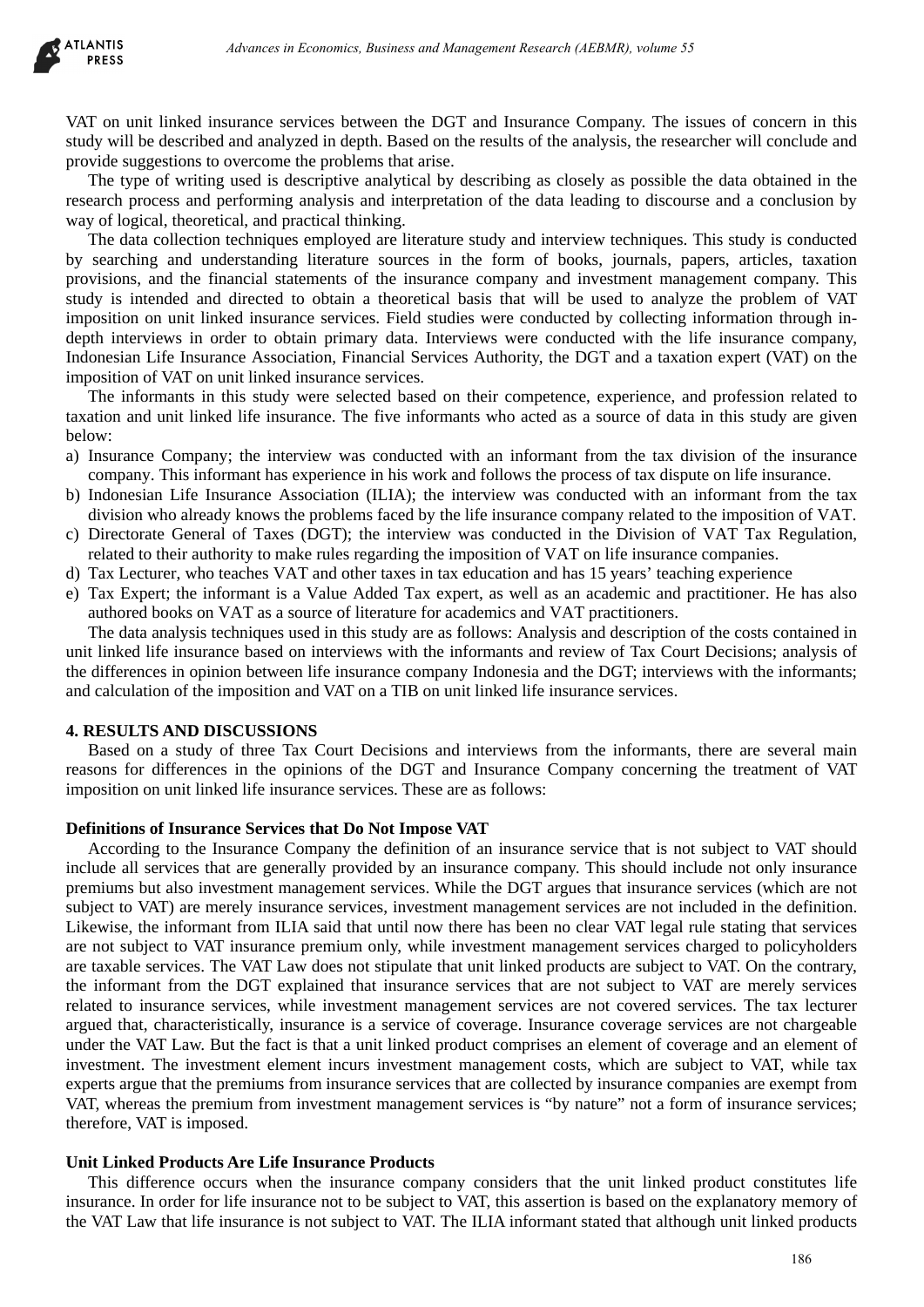

### **Unit Linked Investment Management Services**

#### **Investment Portfolio Owner**

| ILANIIS<br><b>PRESS</b> |                                                                                                                                                                                                                                                                           |                                                                                                                                                                                                                                                                                                                                                                                                                                                                                                                                                                                                                                                                                                                                                                                                                                                                                          |                                                                                                                     | Advances in Economics, Business and Management Research (AEBMR), volume 55                                                                                          |                                    |     |
|-------------------------|---------------------------------------------------------------------------------------------------------------------------------------------------------------------------------------------------------------------------------------------------------------------------|------------------------------------------------------------------------------------------------------------------------------------------------------------------------------------------------------------------------------------------------------------------------------------------------------------------------------------------------------------------------------------------------------------------------------------------------------------------------------------------------------------------------------------------------------------------------------------------------------------------------------------------------------------------------------------------------------------------------------------------------------------------------------------------------------------------------------------------------------------------------------------------|---------------------------------------------------------------------------------------------------------------------|---------------------------------------------------------------------------------------------------------------------------------------------------------------------|------------------------------------|-----|
|                         |                                                                                                                                                                                                                                                                           | ontain an investment component, the overall unit linked product remains an insurance product. Unit linke<br>roducts are granted permission from the Insurance Regulator and do not require permission from the Capita<br>farket Regulator. The DGT, however, considers a unit linked product to be a life insurance product associated wit<br>ivestments, whereby the company's investment transactions attract a management fee charged to the policyholde<br>nd this transaction is separate from the insurance. The tax lecturer agrees with the DGT that unit linked insurance<br>addition to the promise of coverage also contains elements of investment. The tax expert explained that a un<br>nked product combines both insurance services and investment management services and that an investment in<br>nit linked product is merely aimed at customers who have more money. |                                                                                                                     |                                                                                                                                                                     |                                    |     |
|                         |                                                                                                                                                                                                                                                                           | Init Linked Investment Management Services<br>Insurance companies assume that unit linked investment management services are not subject to VAT as a pa<br>r an entity as an insurance service that is not an object of VAT. While the DGT assumes that unit linked investmen<br>anagement services are subject to VAT, investment management services are not included in the definition of<br>isurance and are additional activities beyond life insurance products. The tax expert agrees with the DGT that the<br>ivestment management service in unit linked insurance is subject to VAT because it is not an integral part of th<br>isurance service. While the tax lecturer suggested that although VAT is imposed on an investment management<br>ervice, the DGT should establish a clear regulation on the imposition of VAT on investment management services                  |                                                                                                                     |                                                                                                                                                                     |                                    |     |
|                         |                                                                                                                                                                                                                                                                           | nvestment Portfolio Owner<br>The insurance company explained that the funds from premium unit linked insurance products together with<br>aditional insurance premiums are placed in an investment portfolio owned by the Insurance Company, meanin<br>at the portfolio owner is an insurance company. The DGT assumes that the investment product derived from<br>ortion of the insurance premium is owned by the policyholder and that the Insurance Party manages only the<br>olicyholder's investment.                                                                                                                                                                                                                                                                                                                                                                                |                                                                                                                     |                                                                                                                                                                     |                                    |     |
| No                      |                                                                                                                                                                                                                                                                           |                                                                                                                                                                                                                                                                                                                                                                                                                                                                                                                                                                                                                                                                                                                                                                                                                                                                                          |                                                                                                                     | Table.1. Summary of Different Arguments from Informants<br>Directorate General of Taxation, Lecturer in Taxation Field, and                                         |                                    |     |
| $\mathbf{1}$            | Insurance Company, Indonesian Life Insurance Association<br>Definitions of Insurance Services that do not impose VAT<br>All services either as a service or investment management<br>services.<br>There is no clear VAT legal rule.                                       |                                                                                                                                                                                                                                                                                                                                                                                                                                                                                                                                                                                                                                                                                                                                                                                                                                                                                          | Taxation Expert (VAT)<br>Only insurance services, investment management services not<br>included in the definition. |                                                                                                                                                                     |                                    |     |
| $\sqrt{2}$              | Unit Linked Products are Life Insurance Products<br>Unit linked products are life insurance products and the<br>The investment portion of a unit linked product is separate from<br>investment portion is separate as a life insurance product.<br>the insurance portion. |                                                                                                                                                                                                                                                                                                                                                                                                                                                                                                                                                                                                                                                                                                                                                                                                                                                                                          |                                                                                                                     |                                                                                                                                                                     |                                    |     |
| 3                       | Unit Linked Investment Management Services<br>Not subject to VAT<br>Subject to VAT                                                                                                                                                                                        |                                                                                                                                                                                                                                                                                                                                                                                                                                                                                                                                                                                                                                                                                                                                                                                                                                                                                          |                                                                                                                     |                                                                                                                                                                     |                                    |     |
| 4                       |                                                                                                                                                                                                                                                                           | <b>Investment Portfolio Owner</b><br>Insurance company, funds paid by the customer are<br>recorded in the company's bookkeeping as premium<br>income of the company.                                                                                                                                                                                                                                                                                                                                                                                                                                                                                                                                                                                                                                                                                                                     |                                                                                                                     | Policyholder because it can be taken at any time without any<br>legal or contractual restrictions and Tax Law adheres to material<br>rather than formal principles. |                                    |     |
|                         |                                                                                                                                                                                                                                                                           | Based on the analysis and interview described, VAT is not imposed on the insurance service but it is imposed o<br>the investment management service. To determine the VAT on a TIB for the insurance company, it is necessary to<br>eparate in advance the elements of the costs contained in the unit linked life insurance.                                                                                                                                                                                                                                                                                                                                                                                                                                                                                                                                                            |                                                                                                                     |                                                                                                                                                                     |                                    |     |
|                         | No                                                                                                                                                                                                                                                                        | Cost Type                                                                                                                                                                                                                                                                                                                                                                                                                                                                                                                                                                                                                                                                                                                                                                                                                                                                                |                                                                                                                     | Table.2. Elements of the Costs Contained in Unit Linked Life Insurance.<br>Premium Portion                                                                          | Explanation                        |     |
|                         | 1                                                                                                                                                                                                                                                                         | Cost of insurance                                                                                                                                                                                                                                                                                                                                                                                                                                                                                                                                                                                                                                                                                                                                                                                                                                                                        |                                                                                                                     | Related to Insurance Service                                                                                                                                        | Not Payable VAT                    |     |
|                         | 2<br>3                                                                                                                                                                                                                                                                    | Cost of rider                                                                                                                                                                                                                                                                                                                                                                                                                                                                                                                                                                                                                                                                                                                                                                                                                                                                            |                                                                                                                     | Related to Insurance Service<br>Related to Insurance Service                                                                                                        | Not Payable VAT                    |     |
|                         | 4                                                                                                                                                                                                                                                                         | Acquisition cost<br>Administration cost                                                                                                                                                                                                                                                                                                                                                                                                                                                                                                                                                                                                                                                                                                                                                                                                                                                  |                                                                                                                     | Related to Insurance Service                                                                                                                                        | Not Payable VAT<br>Not Payable VAT |     |
|                         | 5                                                                                                                                                                                                                                                                         | Investment management charge                                                                                                                                                                                                                                                                                                                                                                                                                                                                                                                                                                                                                                                                                                                                                                                                                                                             |                                                                                                                     | Related to Investment Management Service                                                                                                                            | Payable VAT                        |     |
|                         | 6                                                                                                                                                                                                                                                                         | Top-up acquisition cost                                                                                                                                                                                                                                                                                                                                                                                                                                                                                                                                                                                                                                                                                                                                                                                                                                                                  |                                                                                                                     | Related to Investment Management Service                                                                                                                            | Payable VAT                        |     |
|                         |                                                                                                                                                                                                                                                                           | The portions of the premium related to insurance services are the cost of insurance, cost of rider, acquisition<br>ost, and administration cost. Costs related to insurance services cannot be used on a TIB because the insurance                                                                                                                                                                                                                                                                                                                                                                                                                                                                                                                                                                                                                                                       |                                                                                                                     |                                                                                                                                                                     |                                    |     |
|                         |                                                                                                                                                                                                                                                                           |                                                                                                                                                                                                                                                                                                                                                                                                                                                                                                                                                                                                                                                                                                                                                                                                                                                                                          |                                                                                                                     |                                                                                                                                                                     |                                    | 187 |

|    | Table.2. Elements of the Costs Contained in Only Emiled Ene misulance. |                                          |                 |  |  |  |
|----|------------------------------------------------------------------------|------------------------------------------|-----------------|--|--|--|
| No | Cost Type                                                              | <b>Premium Portion</b>                   | Explanation     |  |  |  |
|    | Cost of insurance                                                      | Related to Insurance Service             | Not Payable VAT |  |  |  |
|    | Cost of rider                                                          | Related to Insurance Service             | Not Payable VAT |  |  |  |
| 3  | Acquisition cost                                                       | Related to Insurance Service             | Not Payable VAT |  |  |  |
| 4  | Administration cost                                                    | Related to Insurance Service             | Not Payable VAT |  |  |  |
| 5  | Investment management charge                                           | Related to Investment Management Service | Payable VAT     |  |  |  |
| 6  | Top-up acquisition cost                                                | Related to Investment Management Service | Payable VAT     |  |  |  |

Table.2. Elements of the Costs Contained in Unit Linked Life Insurance.